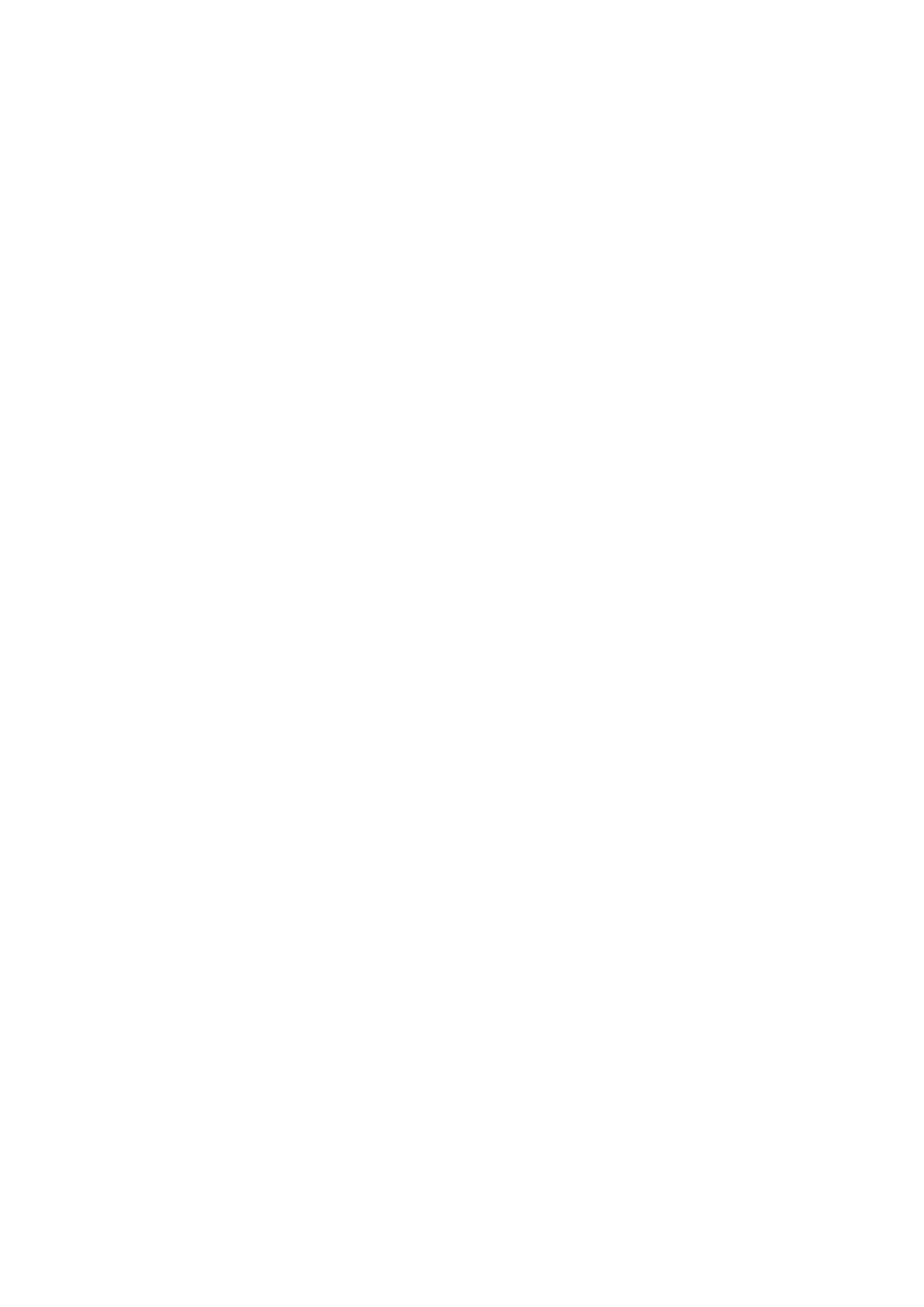### **NORTHERN TERRITORY OF AUSTRALIA**

As in force at 11 March 2008 \_\_\_\_\_\_\_\_\_\_\_\_\_\_\_\_\_\_\_\_

\_\_\_\_\_\_\_\_\_\_\_\_\_\_\_\_\_\_\_\_

#### **FINANCIAL MANAGEMENT REGULATIONS 1995**

#### **Regulations under the** *Financial Management Act 1995*

#### **1 Citation**

These Regulations may be cited as the *Financial Management Regulations 1995*.

#### **2 Commencement**

These Regulations shall come into operation on the commencement of the *Financial Management Act 1995*.

#### **3 Interpretation**

In these Regulations, unless the contrary intention appears:

*employee*, in relation to the Territory or an Agency, means a person employed by or in the business of an Agency, and includes the Accountable Officer and a former employee.

*gross salary* means the total amount of remuneration payable to an employee as part of his or her employment or contract of service or, where the employee is employed under an Executive Contract of Employment, within the meaning of the *Public Sector Employment and Management Act 1993*, means the amount that, in the opinion of the Treasurer, is equal to the monetary value to the employee of the employee's remuneration and other entitlements under that contract.

*overpayment* means money paid to, or on behalf of, an employee, in excess of the amount to which the employee is legally entitled.

*public property* means all property held for or on behalf of the Territory or an Agency, but does not include money.

#### **4 Loss of money held by employee**

(1) Where there occurs a loss of money while the money is under the control of an employee, the amount of the loss is a debt due and payable by the employee to the Territory or relevant Agency.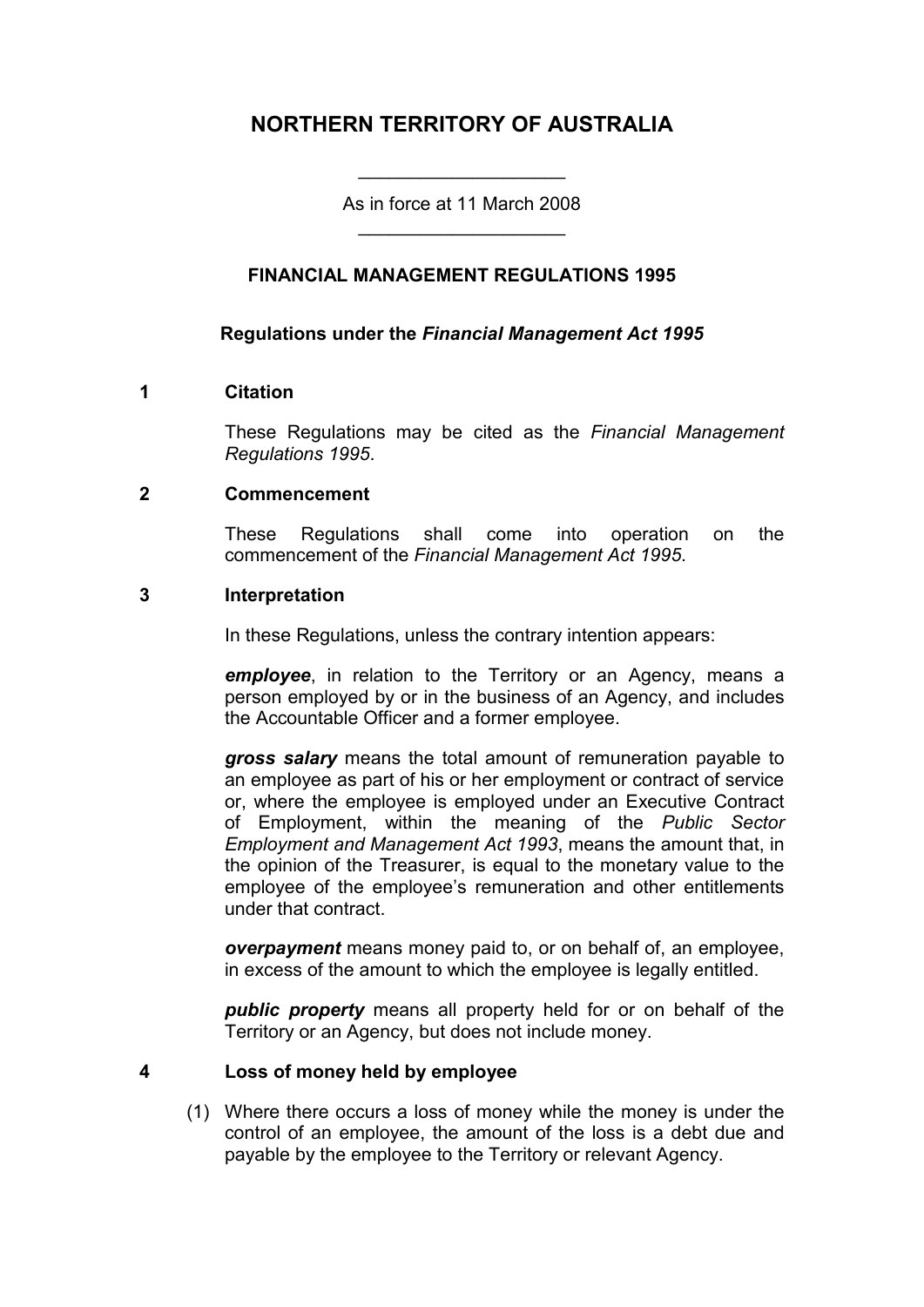- (2) Where an employee defends an action brought to recover money under subsection (1), the Territory or relevant Agency is entitled to judgment if it is proved that:
	- (a) the defendant is an employee;
	- (b) the money the subject of the action was under the control of the defendant; and
	- (c) the defendant converted the money to his or her own use or was guilty, by act or omission, of culpable negligence in relation to the control he or she exercised over the money.
- (3) For the purposes of this regulation, money is taken to be under the control of an employee if it has been collected or received by or has come into the custody of the employee but has not been paid to another person or to the credit of an account with a bank, building society or credit union as required by or under an instrument of a legislative or administrative character.

#### **5 Overpayments**

- (1) An overpayment of money by the Territory or an Agency to an employee is a debt due and payable by the employee to the Territory or Agency and may be recovered from the employee in a court or as provided by this regulation.
- (2) Without limiting or affecting any other right of the Territory or an Agency to recover an overpayment, the Territory or Agency may recover an overpayment by a deduction or deductions from any amount due by the Territory or Agency to the employee.
- (3) Except with the agreement in writing of the employee, a deduction under regulation (2) from the gross salary due to an employee shall not exceed 10% of that gross salary.
- (4) The Treasurer or the Accountable Officer of an Agency may, on application by an employee, approve a decrease in the amount of a deduction under subregulation (3).
- (5) Action shall not be taken to recover an overpayment unless the employee has been given the opportunity to submit a proposal for the repayment of the amount concerned and the proposal, if any, has been considered.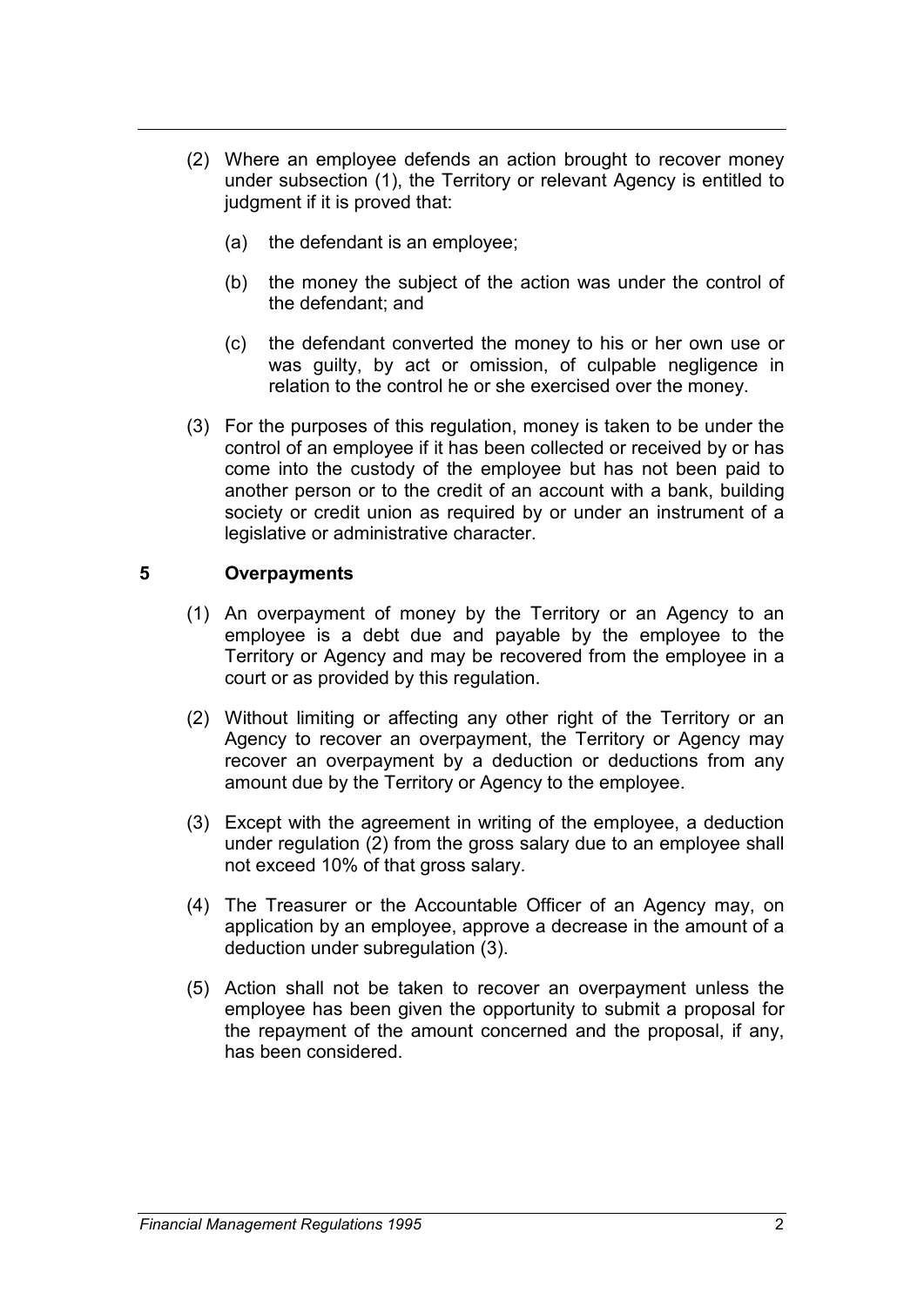#### **6 Damage to, or loss or destruction of, public property**

- (1) Where:
	- (a) damage to public property has occurred, the value of the property or, where the damage to the property may be repaired, the cost of repairing the damage; or
	- (b) public property has been lost or destroyed, the value of the property,

is a debt to and payable to the Territory or relevant Agency by:

- (c) the employee in whose care the property was at the material time; or
- (d) another employee who contributed to the damage to or loss or destruction of the property.
- (2) For the purposes of subregulation (1), public property is taken to be in the care of an employee if it has been received by the employee and has not been returned or delivered to another person entitled to receive it on behalf of the Territory or the relevant Agency.
- (3) Where an employee defends an action brought under this regulation, the Territory or relevant Agency is entitled to judgment if the defendant:
	- (a) was at the material time an employee; and
	- (b) converted the property to his or her own use or by his or her culpable negligence caused or contributed to the damage to or loss or destruction of the property.
- (4) Where the negligence or misconduct of an employee was not the sole cause of the damage to or loss or destruction of the property, the Territory or Agency may recover from the employee only so much of the damage, or the cost of replacing the property, as is just and equitable having regard to the contribution made by the employee to the damage, loss or destruction as determined by the court.

#### **7 Rights of recovery**

(1) Subject to subregulation (2), these Regulations do not affect a right of the Territory or an Agency to recover an amount from an employee otherwise than under these Regulations.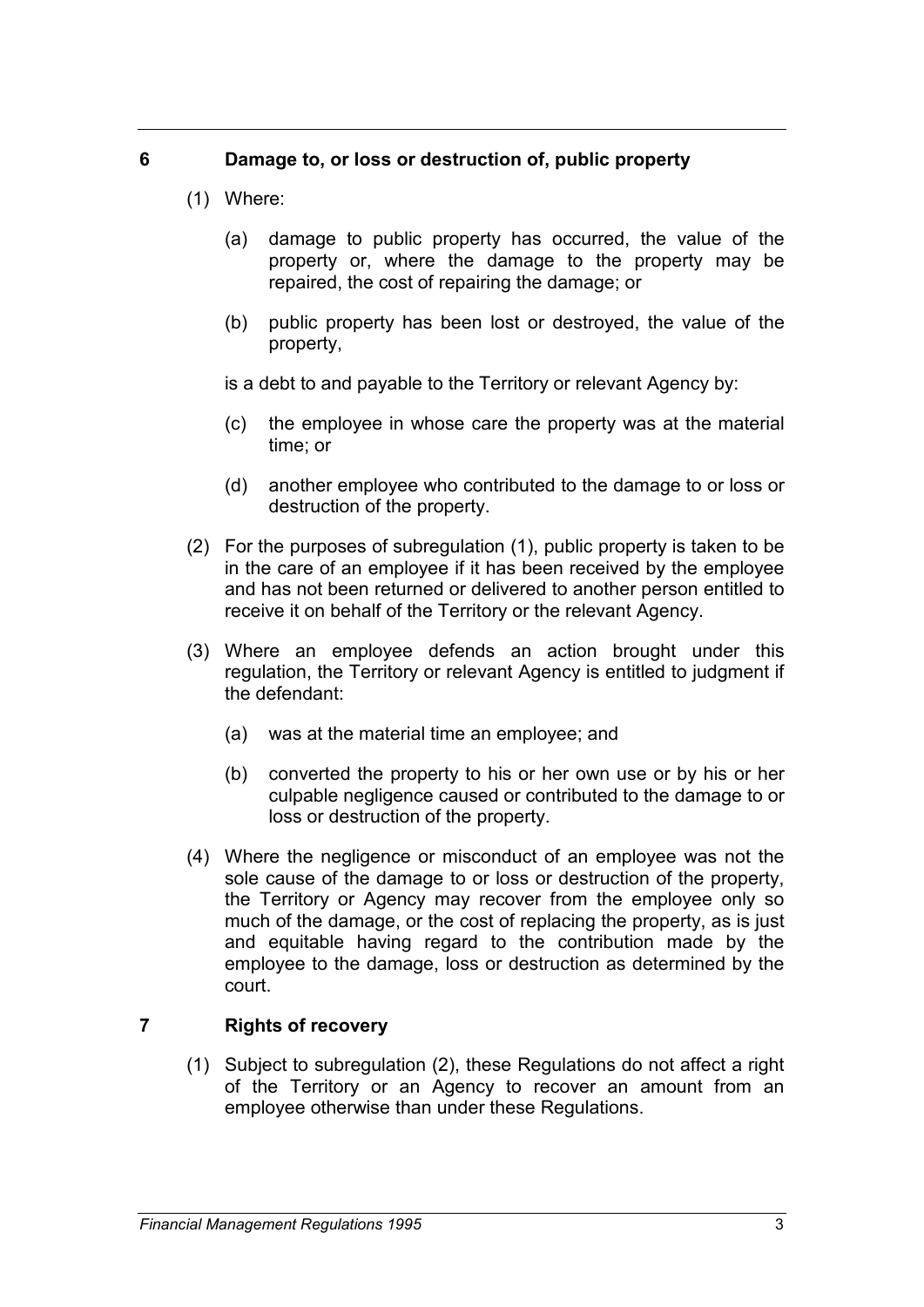(2) The Territory or an Agency shall not recover amounts from the one employee both under these Regulations and otherwise than under these Regulations, in respect of the same damage, loss, destruction or overpayment.

#### **9 Repeal**

The *Treasury Regulations 1978* continued in force by section 45 of the Act, are repealed.